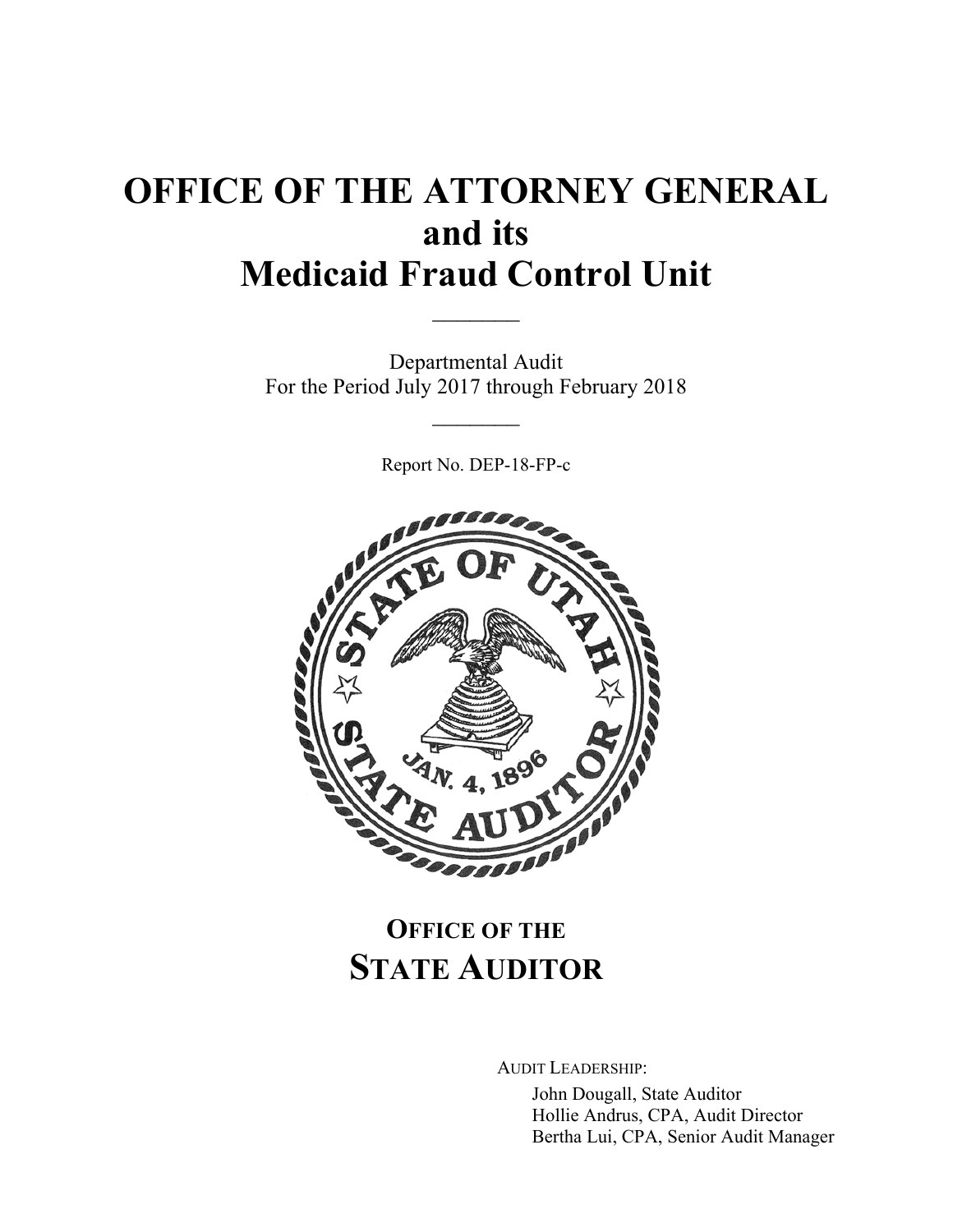## **OFFICE OF THE ATTORNEY GENERAL**

FOR THE PERIOD JULY 1, 2017 THROUGH FEBRUARY 2018

## TABLE OF CONTENTS

|                                      |                                                                                | Page |
|--------------------------------------|--------------------------------------------------------------------------------|------|
|                                      | <b>LETTER TO MANAGEMENT</b>                                                    |      |
| <b>FINDINGS AND RECOMMENDATIONS:</b> |                                                                                |      |
|                                      | INADEOUATE SEPARATION OF DUTIES OVER CASH RECEIPTS                             |      |
|                                      | OPPORTUNITY TO IMPROVE MONITORING OF NONPROFIT CORPORATION<br><b>REPORTING</b> |      |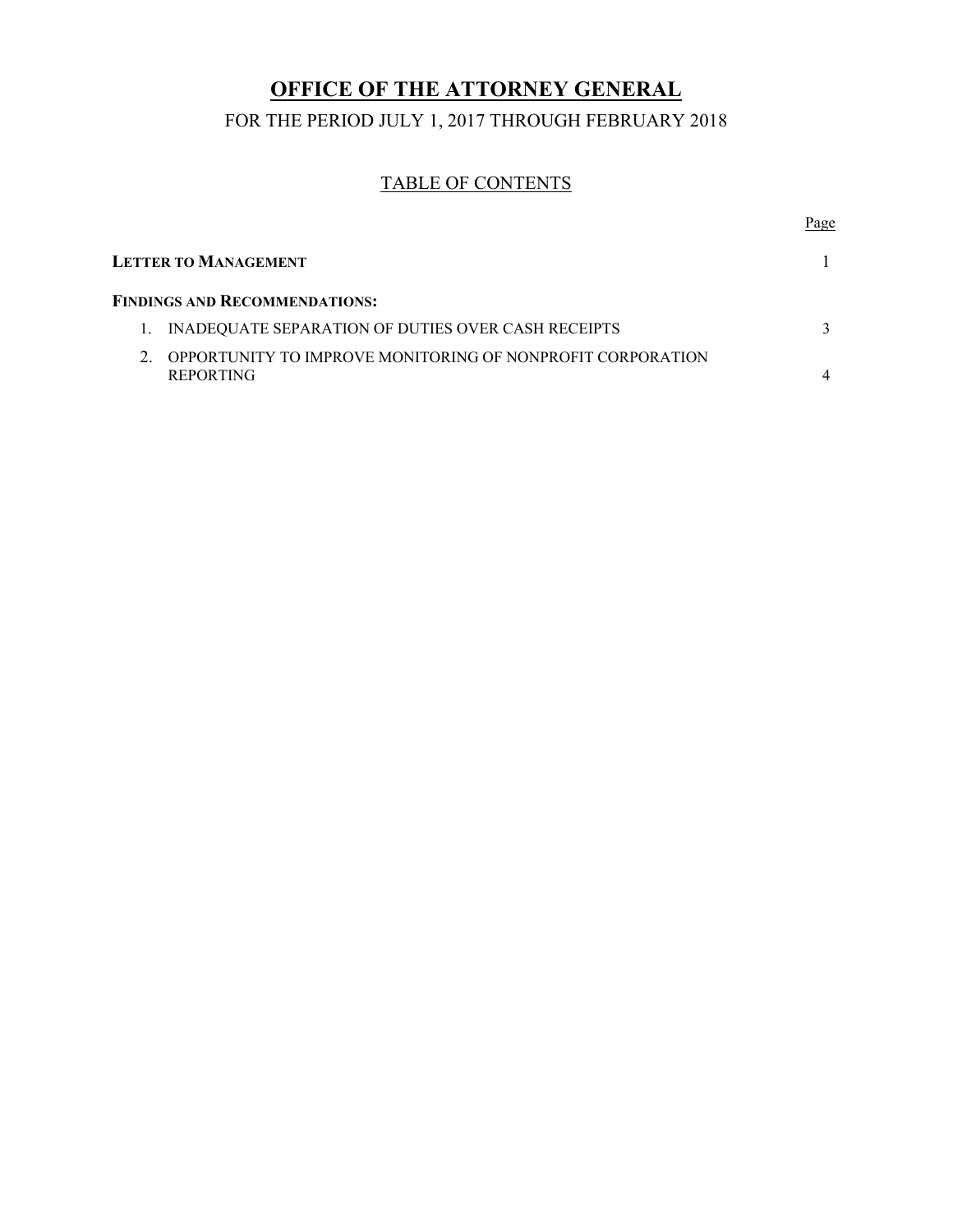

**OFFICE OF THE STATE AUDITOR**

May 11, 2018

The Honorable Sean D. Reyes Attorney General – State of Utah Utah State Capitol Building 350 North State Street, Suite 230 SLC, Utah 84114

Dear Attorney General Reyes:

In accordance with *Utah Code* 67-3-1(4), we have performed the procedures described below to certain aspects of the internal control within the Office of the Attorney General (OAG) for the period July 2017 through February 2018. The primary focus of our review was the general financial internal control of the Medicaid Fraud Control Unit (MFCU) within the OAG as well as internal control over any federal programs overseen by the MFCU.

The procedures performed were as follows:

- 1. We completed a review of the separation of accounting duties related to cash receipts at the MFCU.
- 2. We obtained a list of all MFCU bank accounts and reviewed the activity of the accounts. For each bank account with high activity, we reviewed 2 bank reconciliations. We also agreed the reconciliation balances to FINET.
- 3. We reviewed a sample of 9 cash receipts associated with the MFCU to verify the OAG is following its established processes and controls.
- 4. We reviewed a sample of 25 cash disbursements associated with the MFCU to verify the OAG is following its established processes and controls.
- 5. We reviewed 8 payroll samples associated with the MFCU to verify the supervisor listed in the State's E-Guide system is the same as that listed in the State's payroll entry system and the supervisor would have adequate knowledge of the employee's time and efforts.
- 6. We reviewed the cash management and reporting internal controls associated with the MFCU's Medicaid federal grant to verify the MFCU had established appropriate controls.
- 7. We reviewed the OAG's monitoring of nonprofit corporations and its reporting to the Office of the State Auditor in accordance with *Utah Code* 51-2a-201.5.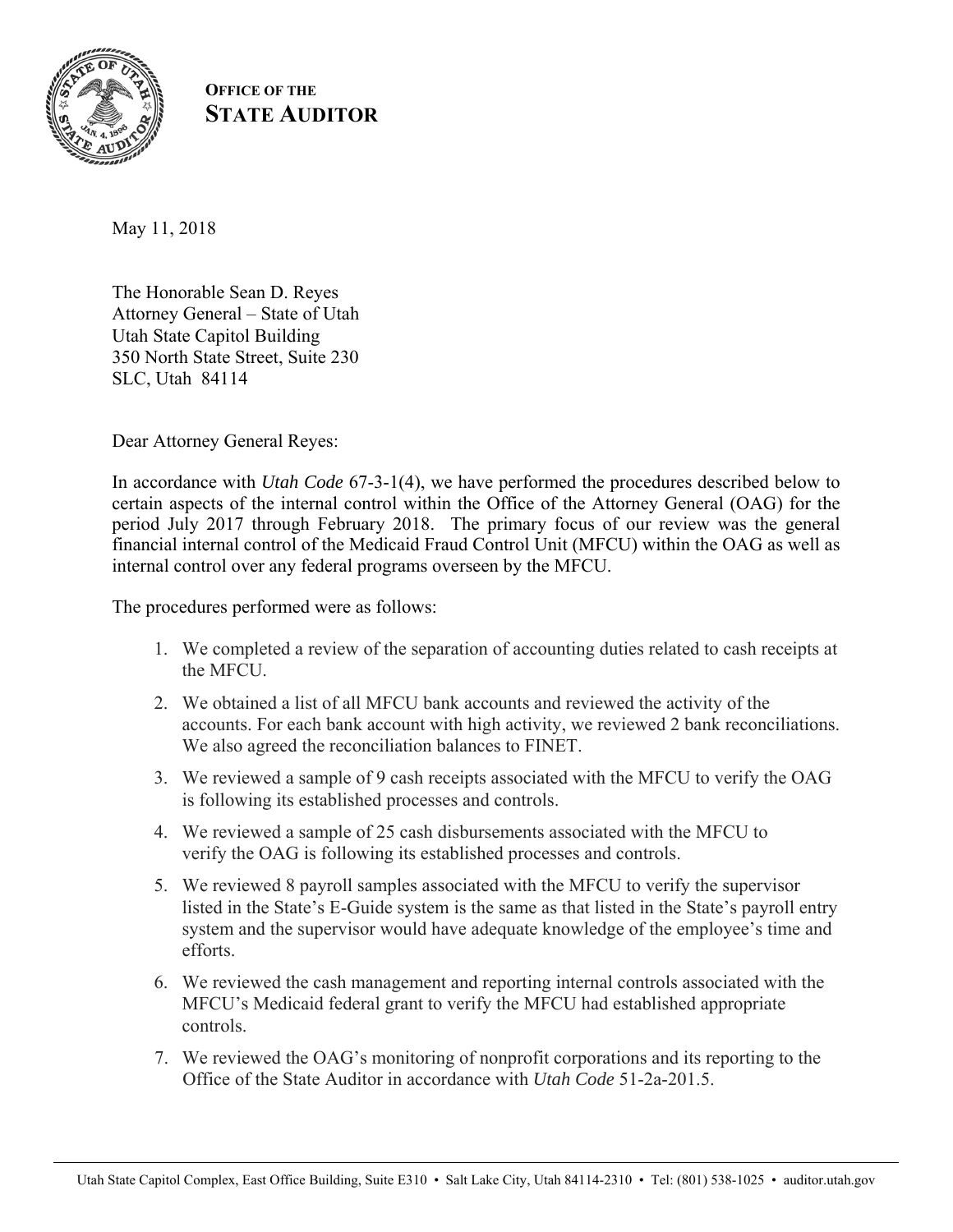Our procedures were more limited than would be necessary to express an audit opinion on compliance or on the effectiveness of the internal control at the OAG or any part thereof. Accordingly, we do not express such an opinion. Alternatively, we have identified the procedures we performed and the findings resulting from those procedures. Had we performed additional procedures or had we conducted an audit of the effectiveness of the internal control, other matters might have come to our attention that would have been reported to you.

Our findings resulting from the above procedures are included in the attached findings and recommendations section of this report.

By its nature, this report focuses on exceptions, weaknesses, and problems. This focus should not be understood to mean there are not also various strengths and accomplishments. We appreciate the courtesy and assistance extended to us by the personnel of the OAG during the course of the engagement, and we look forward to a continuing professional relationship. If you have any questions, please contact me.

Sincerely,

Hollie Andrus

Hollie Andrus, CPA Audit Director handrus@utah.gov 801-808-0467

cc: Ric Cantrell, Chief of Staff Kimberley Schmeling, Chief Financial Officer Robert Steed, Director, Medicaid Fraud Control Unit Sam Battaglia, Chief Auditor, Medicaid Fraud Control Unit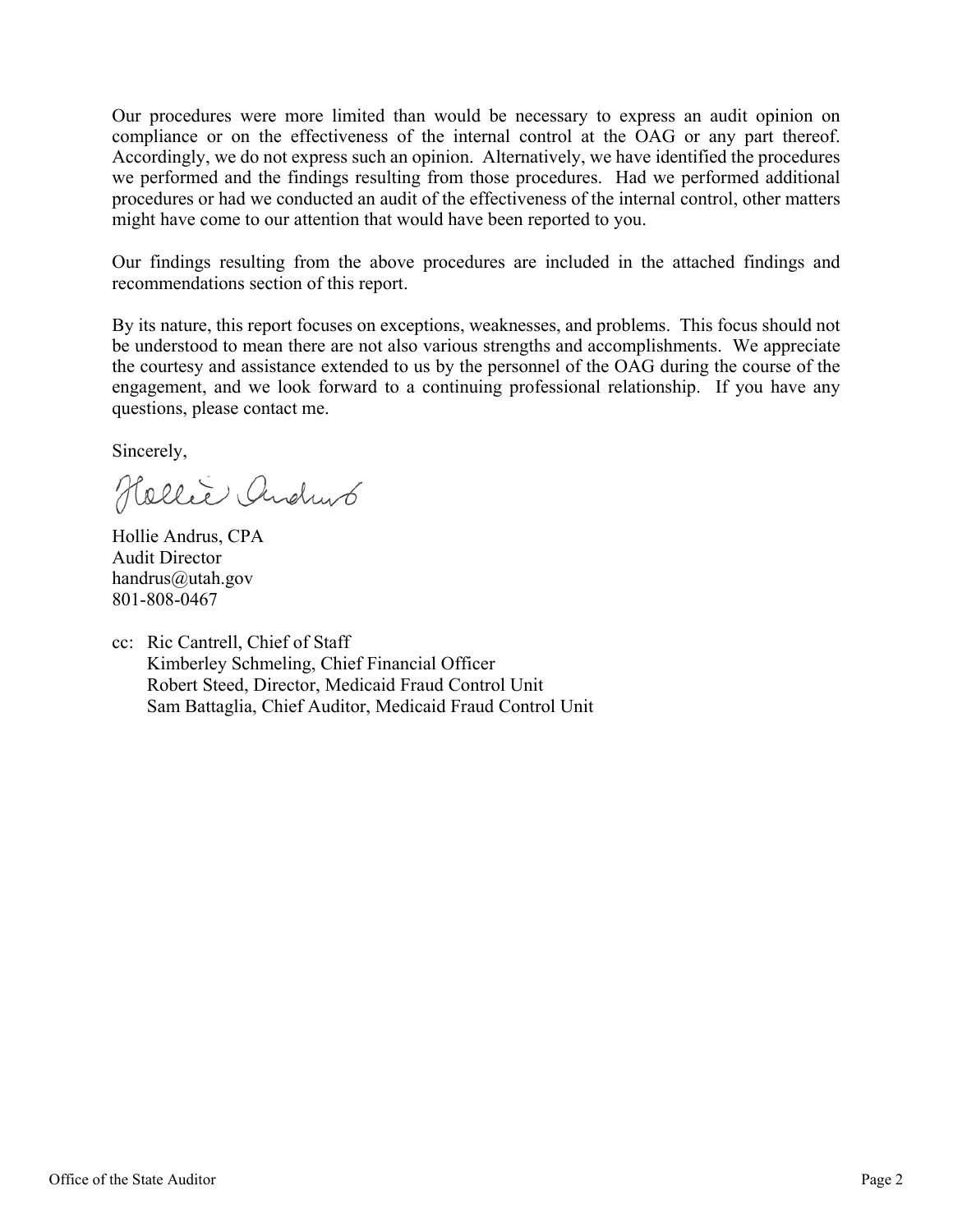# **FINDINGS AND RECOMMENDATIONS**

### **1. INADEQUATE SEPARATION OF DUTIES OVER CASH RECEIPTS**

The Office of the Attorney General (OAG) lacks adequate separation of duties related to cash receipts at its Medicaid Fraud Control Unit (MFCU). The MFCU accepts and logs receipts at its office in Murray, after which a courier transports the receipts to the OAG in Salt Lake City for final processing. We noted the following separation of duties weaknesses:

- a. The Paralegal at the MFCU has access to cash receipts and performs a review of expected receipts. There is no independent reconciliation of the initial log of receipts created by the MFCU to the receipts recorded in FINET by the OAG in Salt Lake.
- b. The Finance Director at the OAG in Salt Lake has access to cash receipts, reconciles receipt records to validated deposits, performs a review of expected receipts, and prepares the bank reconciliation.

Inadequate separation of duties exists when the same individual has custody of assets, initiates the receipt of funds, records transactions in the accounting records, and/or reconciles the general ledger to the bank statement. An inadequate separation of duties might allow misappropriation, errors, and/or fraud to occur without detection.

#### **Recommendation:**

#### **We recommend the OAG strengthen internal controls, as follows:**

- **a. Separate duties related to custody of assets, reviewing expected receipts, and initiating transactions for the entity's receipt of funds or establish an independent reconciliation of the receipts recorded in FINET to the initial log of cash receipts; and**
- **b. Remove the Finance Director's access to cash receipts.**

#### *OAG's Response:*

*We concur with this finding and have taken steps to separate duties related to cash receipting in this program. Effective immediately:*

- *1. All cash receipts received by the Medicaid Fraud Control Unit (MFCU) will be opened in the presence of the unit director or his designee and the paralegal, or in her absence, the lead administrative assistant.*
- *2. The receipt of the cash will be logged on a form which identifies the date of the receipt, the amount of the receipt, and other identifying information.*
- *3. The log will be initialed by both witnesses who received the cash.*
- *4. The cash will be forwarded by courier to the OAG for deposit.*
- *5. The financial analyst will make the bank deposit.*